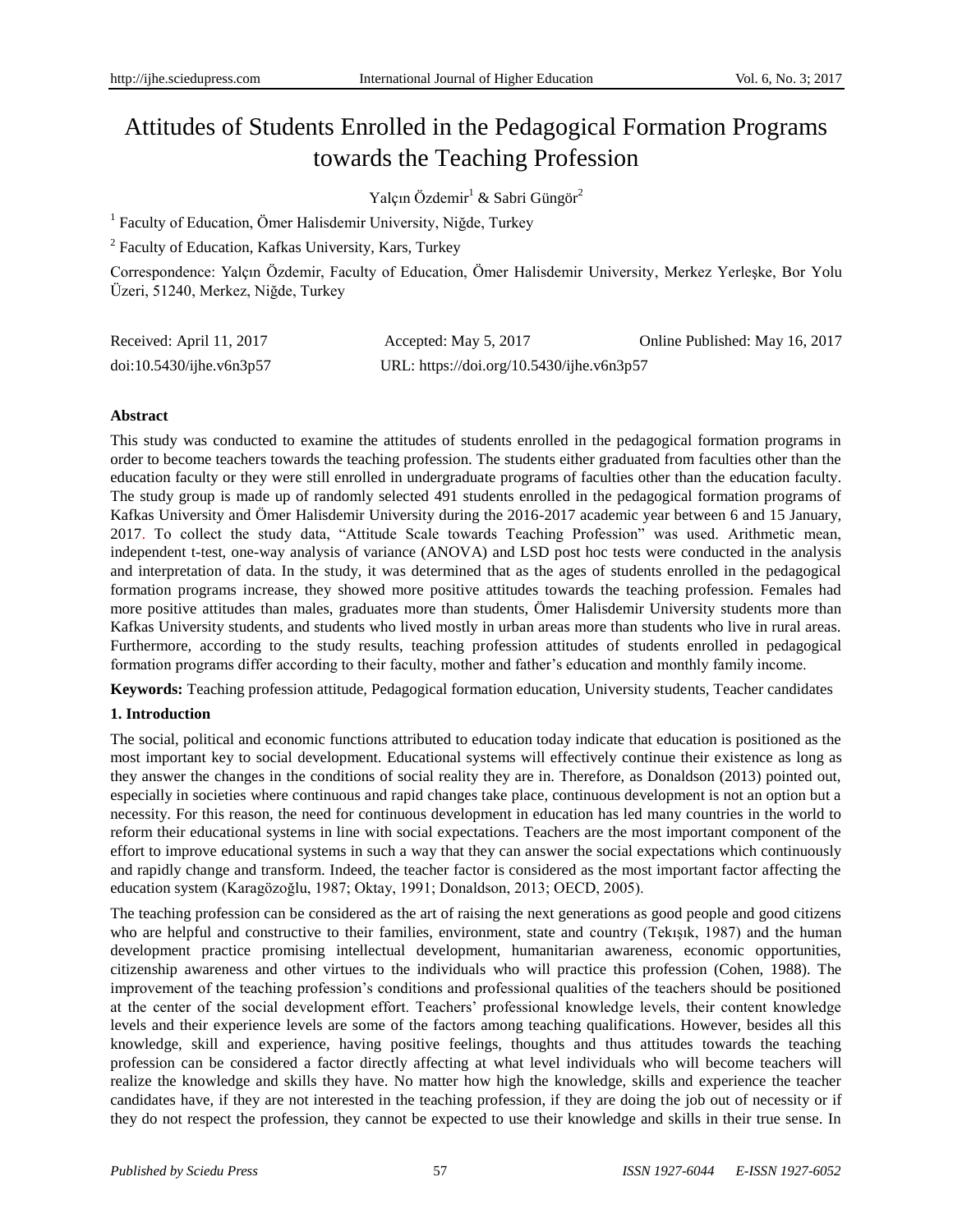this context, examining teacher candidates' feelings, thoughts and attitudes towards the teaching profession can be considered as the most important factor in improving teacher training processes and thus improving educational systems.

### *1.1 Attitude and Attitudes towards the Teaching Profession*

In the Big Dictionary of Turkish Language Institution, the concept of attitude is defined as behavior forms individuals engage in the face of people, events and inanimate objects (Turkish Language Institution [TDK], 2017). While attitudes appear to be behavior forms according to this definition, attitudes are not limited to only observable behaviors. Indeed, it is a concept including some phenomena such as feeling, thought and belief. Attitudes are our tendencies in assessing phenomena (Katz, 1960; Rokeach, 1967). Therefore, attitudes have the power affecting the direction, quality and quantity of our behaviors regarding a phenomenon. In this context, attitudes have an epistemological power like Prislin and Crano (2010) stated:

Attitudes represent an evaluative integration of cognitions and affect experiences in relation to an object. Attitudes are the evaluative judgments that integrate and summarize these cognitive/affective reactions. These evaluative abstractions vary in strength, which in turn has implications for persistence, resistance, and attitude-behavior consistency (Prislin & Crano, 2006, 347 cited in Prislin & Crano, 2010).

In that case, attitudes can be described as crystallized fundamental social forces helping to shape not only our behaviors at a certain time but also to shape our future behaviors (Anderson, 1928). Thus, attitudes can be considered as a phenomenon involving our views and opinions regarding any phenomenon as well as our beliefs (Katz, 1960; Pajares, 1992; Valcke et al., 2010).

When we discuss the concept of attitude in this context, individuals' attitudes towards a certain profession does not only involve individuals' feelings, thoughts or beliefs towards a certain profession. Individuals' attitudes also have the power to shape the practices within that profession, i.e. how the profession is performed. Therefore, while individuals' attitudes towards a certain profession reflect individuals' awareness of the profession's benefits and value within the society, they also reflect individuals' willingness to be part of the profession and their love, commitment and devotion to the profession (Khalid & Amir, 2014). For this reason, there is a position relationship between individuals having positive attitudes towards a certain profession and the quality of that profession's execution.

Unlike other individuals, teacher candidates are individuals who generally experience a significant part of the professional processes they will perform during their student lives or specifically during student lives in their teacher training programs. Therefore, as opposed to graduates of other academic disciplines, teacher candidates participate teacher training programs with already having practical experiences regarding their profession and attitudes shaping these experiences (Pajares, 1992; Valcke et al., 2010). According to Pajares (1992), teacher candidates' attitudes towards the teaching profession is quite resistant to change. Similarly, Kagan (1992) stated that teacher candidates' attitudes they already had before entering the teacher training programs can be changed very little with the knowledge they gained during the teacher training programs. On the contrary, Kagan (1992) expressed that attitudes affect how much knowledge will be gained in the programs and how this knowledge will be interpreted. The way knowledge and skills about teaching are interpreted and the way experiences lived during teaching are interpreted affect the identity of the teachers (Flores, 2001). Similarly, it can be said that teacher candidates' attitudes towards the teaching profession will affect their professional identities. Teacher candidates' attitudes about the meaning and value of teaching and attitudes about how much they will be compatible to the profession they have while they are in teacher training programs and while they are performing the teaching profession will shape the responses they will give to the changing conditions of teaching. In this sense, attitudes towards the teaching profession may affect the teacher quality and perhaps teacher quantity by influencing the definition of the right ways to become a teacher (Lasky, 2005) and by influencing the internalization of the innovations in the teaching profession (Beijaard et al., 2000). For example, Dikmenli and Çiftçi (2016) point out that teachers who have positive attitudes towards classroom management as a component of the teaching profession will spend more effort on their students. Therefore, attitudes towards the teaching profession as a whole will also have an impact on the qualifications of education and teaching processes. In this context, understanding teacher candidates' attitudes towards the teaching profession and taking into account these attitudes in teacher training programs are necessary (Watt & Richardson, 2008). Indeed, although some studies (Hollingsworth, 1989) acknowledge that teacher candidates come to teacher training programs with attitudes towards teaching, they also determined that the conditions of these programs can change teacher candidates' attitudes.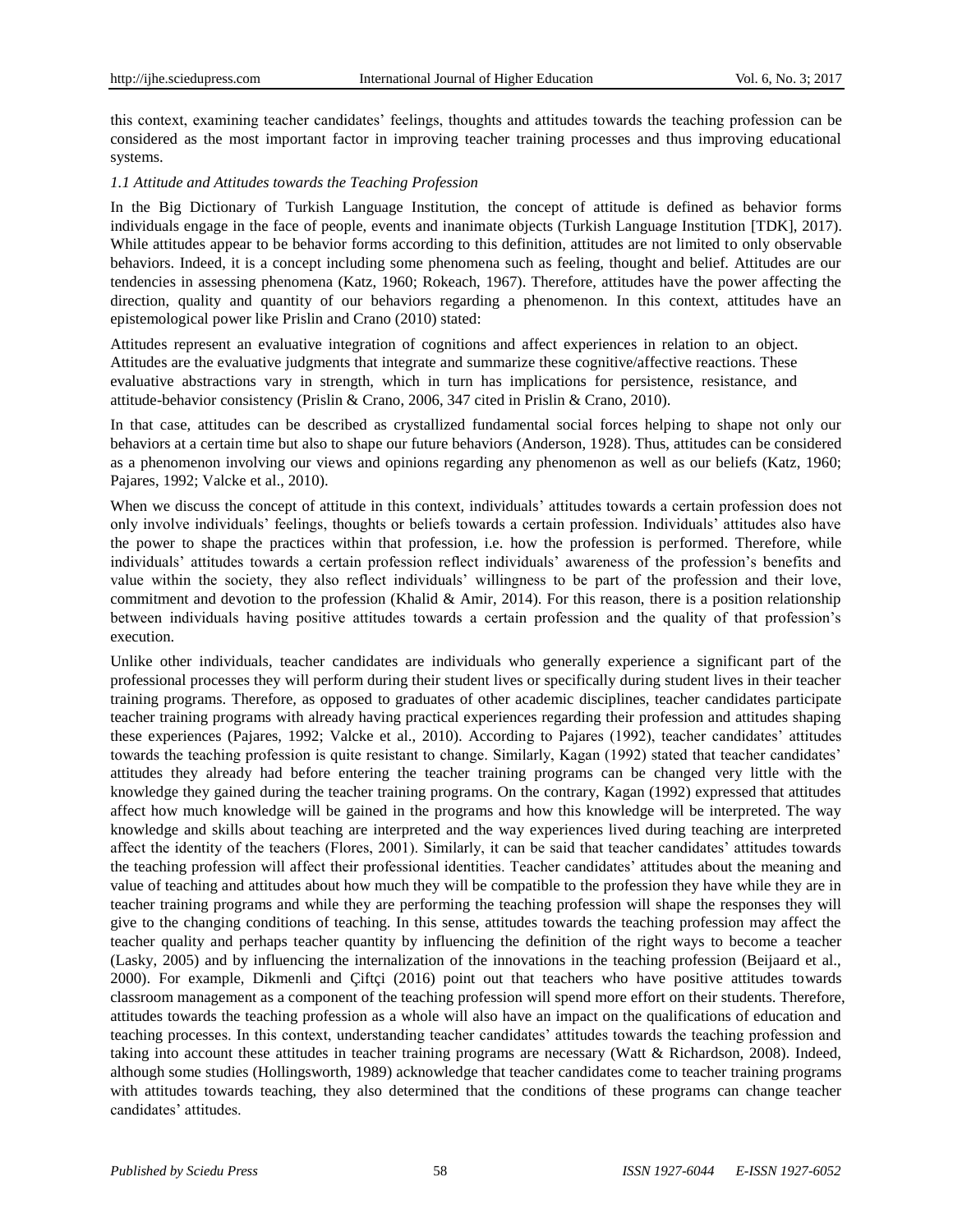In the literature, there are many studies on examining teacher candidates' attitudes towards the teaching profession (Eraslan & Çakıcı, 2001; Özkan, 2012; Polat, 2013). These studies largely focus on the relationships between teacher candidates' demographic characteristics and their attitudes. Notably, however, there are scarcely any studies about whether the universities where the teaching training programs are affected attitudes or not. In this study, it is aimed to determine and analyze the teacher candidates' attitudes towards the teaching profession. The study will also try to answer the question of whether teacher candidates' demographic characteristics in addition to their attitudes significantly change or not according to the universities where the teaching training program is given. Thus, it is hoped that the study will fulfill the need in the literature. In the study, teaching profession attitudes of teacher candidates' enrolled in the pedagogical formation certificate programs, one of the teacher training processes in Turkey, were examined. These programs train students who are enrolled or graduated in faculties other than the education faculties. In a way, pedagogical formation certificate programs are the programs offering teacher training to those who are studying at faculties other than education faculties but who decided to become teachers later on.

### **2. Methods**

### *2.1 Research Model*

Aiming to examine attitudes of students enrolled in pedagogical formation certificate programs towards the teaching profession, the study employs the survey model. Survey models are approaches that aim to describe a past or present situation as it is and that define the event, individual or object in the study as it exists within its own circumstances. In this research model, efforts to change or affect the events in any way are not made (Karasar, 2012).

#### *2.2 Study Group*

The study group is made up of randomly selected 491 students enrolled in the pedagogical formation certificate programs of Kafkas University and Ömer Halisdemir University in Turkey during the 2016-2017 academic year. These 491 students were students or graduates of faculties of arts and sciences, faculty of economics and administrative sciences (FEAS) and schools of physical education and sports (SPEA). These faculties were the common ones among the students who went to these universities.

### *2.3 Data Collection Tools*

The study data was collected using "Personal Information Form" and "Attitude Scale towards Teaching Profession" developed by Çetin (2006).

#### 2.3.1 Attitude Scale towards Teaching Profession

Developed by Çetin (2006), Attitude Scale towards Teaching Profession scale made up of a total of 35 items (15 positive and 20 negative items). Five ordered response levels, "strongly disagree", "disagree", "no opinion", "agree", "strongly agree", were used. The positive statements were scored 5, 4, 3, 2, and 1 from "strongly disagree" to "strongly agree" response, and the negative statements were scored reversely. The scale's reliability and validity were done on the data obtained from 341 people selected through random sampling method among the senior students of the education faculty. The scale consists of three sub-dimensions, "affection", "value" and "harmony". The total variance explained by these three sub-dimensions is 51.2%. As a result of the factor analysis conducted in order to determine the validity of the study, it was found that factor loadings of the scale items varied between 0.48 and 0.80 and that Kaiser-Meyer Olkin (KMO) value was 0.95. It was also found that Coefficient of internal consistence (Cronbach's alpha) calculated for the reliability was  $\alpha=0.95$ . The Cronbach's alpha value for all three dimensions was calculated as  $\alpha = .95$ ,  $\alpha = .81$ ,  $\alpha = .76$ , respectively. Findings regarding the validity and reliability show that the scale has a valid and reliable structure (Çetin, 2006).

## 2.3.2 Personal Information Form

Developed by the researchers, Personal Information form was used to collect students' personal information. This form includes age, sex, education status (graduate, student), university, longest lived settlement, faculty, mother's education level, father's education level and monthly family income.

#### *2.4 Procedure*

The data collection of the study was carried out during the fall semester of 2016-2017 academic year. The scales were distributed to the participants who volunteered for the study. The study purpose was explained to the participants, and then a brief explanation was given about the data collection tool. They were then given 30 minutes and asked to fill the measurement tools. The researchers were in the classrooms while the participants filled the data collections tools and answered the questions asked by the participants. The data collection process was completed within one week.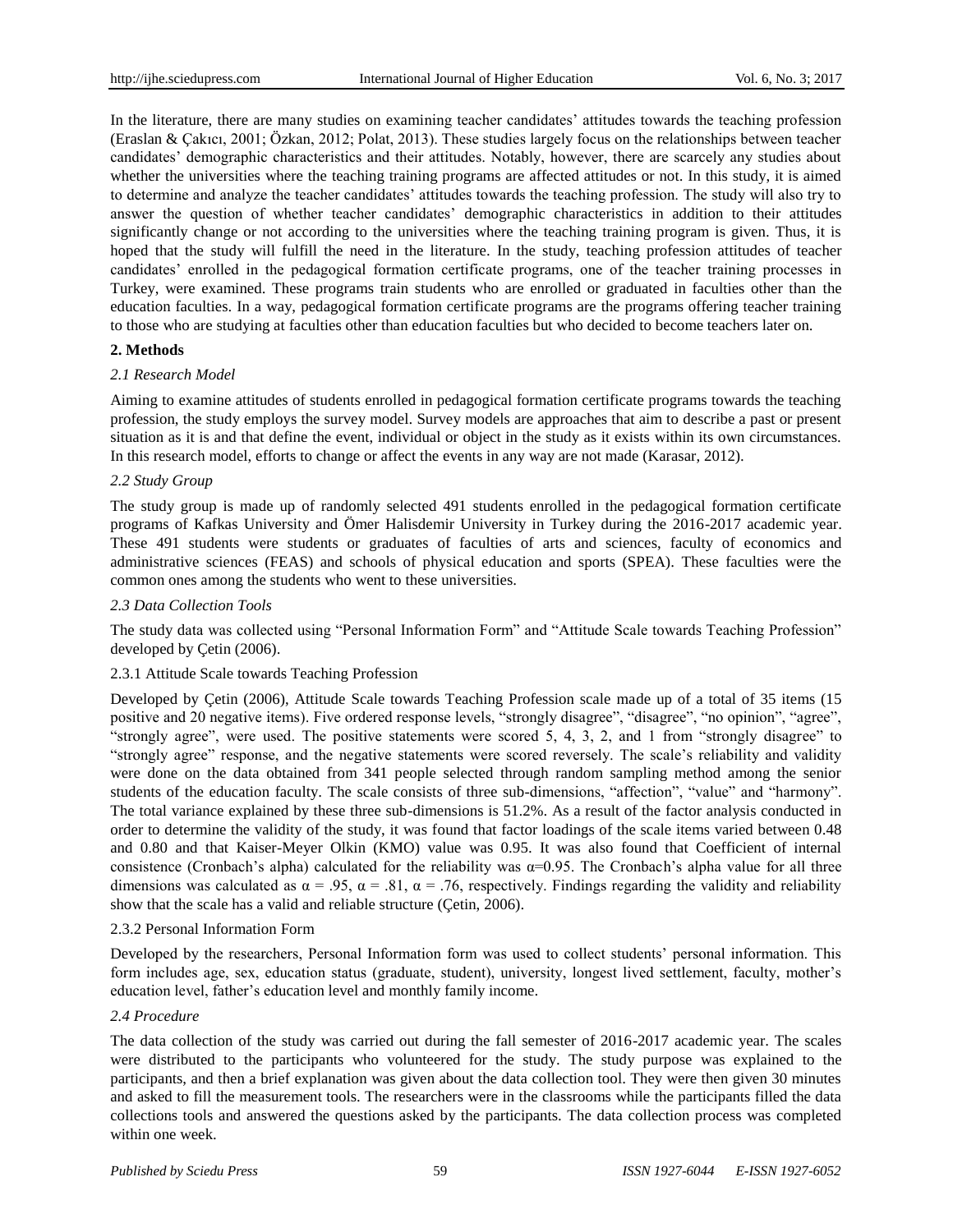# *2.5 Data Analysis*

One-way analysis of variance was used to determine whether pedagogical formation students' attitudes towards the teaching profession differ according to students' ages (20-21, 22-23, 24-25, 26 and over). Independent t-test was used to determine whether students' attitudes towards the teaching profession differ according to sex (female-male), education level (graduate-student), university (Kafkas-Ömer Halisdemir) and longest lived settlement (rural- urban). The significance level was considered to be 0.05. SPSS 20.0 software was used for statistical analyses.

# **3. Results**

# *3.1 Socio-demographic Characteristics of Participants*

Table 1 shows the socio-demographic characteristics of participants participating in the study.

Table 1. Socio-demographic characteristics of participants

| Socio-demographic<br>Characteristics |                      | Kafkas University |                  | Ömer Halisdemir<br>University |                 | Total  |      |  |
|--------------------------------------|----------------------|-------------------|------------------|-------------------------------|-----------------|--------|------|--|
|                                      |                      | N(245)            | $\%$             | N(246)                        | $\%$            | N(491) | $\%$ |  |
|                                      | $20 - 21$            | 30                | 12.2             | $\overline{37}$               | $\overline{15}$ | 67     | 13.6 |  |
| Age                                  | $22 - 23$            | 127               | 51.8             | 123                           | 50              | 250    | 50.9 |  |
|                                      | 24-25                | 44                | 18               | 50                            | 20.3            | 94     | 19.1 |  |
|                                      | 26 and over          | 44                | 18               | 36                            | 14.6            | 80     | 16.3 |  |
|                                      | Female               | 151               | 61.6             | 153                           | 67.2            | 304    | 61.9 |  |
| <b>Sex</b>                           | Male                 | 94                | 38.4             | 93                            | 37.8            | 187    | 38.1 |  |
| <b>Education</b> level               | Graduate             | $\overline{51}$   | 20.8             | 49                            | 19.9            | 100    | 20.4 |  |
|                                      | Student              | 194               | 79.2             | 197                           | 80.1            | 391    | 79.6 |  |
| Settlement                           | Rural                | 130               | 53.1             | 117                           | 47.5            | 247    | 50.3 |  |
|                                      | Urban                | 115               | 47               | 129                           | 52.4            | 244    | 49.7 |  |
|                                      | Arts and Science     | 116               | 48.3             | 127                           | 51.8            | 243    | 50.1 |  |
| Faculty                              | <b>FEAS</b>          | 35                | 14.6             | 61                            | 24.9            | 96     | 19.8 |  |
|                                      | <b>SPEA</b>          | 89                | 37.1             | 57                            | 23.3            | 162    | 30.1 |  |
|                                      | <b>Illiterate</b>    | 68                | 27.8             | 31                            | 12.6            | 99     | 20.2 |  |
|                                      | Literate             | 25                | 10.2             | 12                            | 4.9             | 37     | 7.5  |  |
| Mother's education                   | Elementary<br>school | 92                | 37.6             | 130                           | 52.8            | 222    | 45.2 |  |
| level                                | Middle school        | 34                | 13.9             | 35                            | 14.2            | 69     | 14.1 |  |
|                                      | High school          | 17                | 6.9              | 33                            | 13.4            | 50     | 10.2 |  |
|                                      | University           | 9                 | 3.7              | 5                             | 2               | 14     | 2.9  |  |
|                                      | Illiterate           | $\overline{9}$    | $\overline{3.7}$ | 5                             | $\overline{2}$  | 14     | 2.9  |  |
|                                      | Literate             | 26                | 10.7             | 9                             | 3.7             | 35     | 7.1  |  |
| Father's education                   | Elementary<br>school | 88                | 36.1             | 102                           | 41.5            | 190    | 38.8 |  |
| level                                | Middle school        | 42                | 17.2             | 48                            | 19.5            | 90     | 18.4 |  |
|                                      | High school          | 54                | 22.1             | 59                            | 24              | 113    | 23.1 |  |
|                                      | University           | 25                | 10.2             | 23                            | 9.3             | 48     | 9.8  |  |
|                                      | $0-999$              | 17                | 6.9              | $\overline{15}$               | 6.1             | 32     | 6.5  |  |
|                                      | 1000-1999            | 56                | 22.9             | 87                            | 35.4            | 143    | 29.1 |  |
|                                      | 2000-2999            | 55                | 22.4             | 66                            | 26.8            | 121    | 24.6 |  |
| Monthly family                       | 3000-3999            | 34                | 13.9             | 43                            | 17.5            | 77     | 15.7 |  |
| income (TL)                          | 4000-4999            | 14                | 5.7              | 17                            | 6.9             | 31     | 6.3  |  |
|                                      | 5000 and above       | 19                | 7.8              | 18                            | 7.3             | 37     | 7.5  |  |
|                                      | Not marked           | 50                | 20.4             | $\overline{\phantom{a}}$      |                 | 50     | 10.2 |  |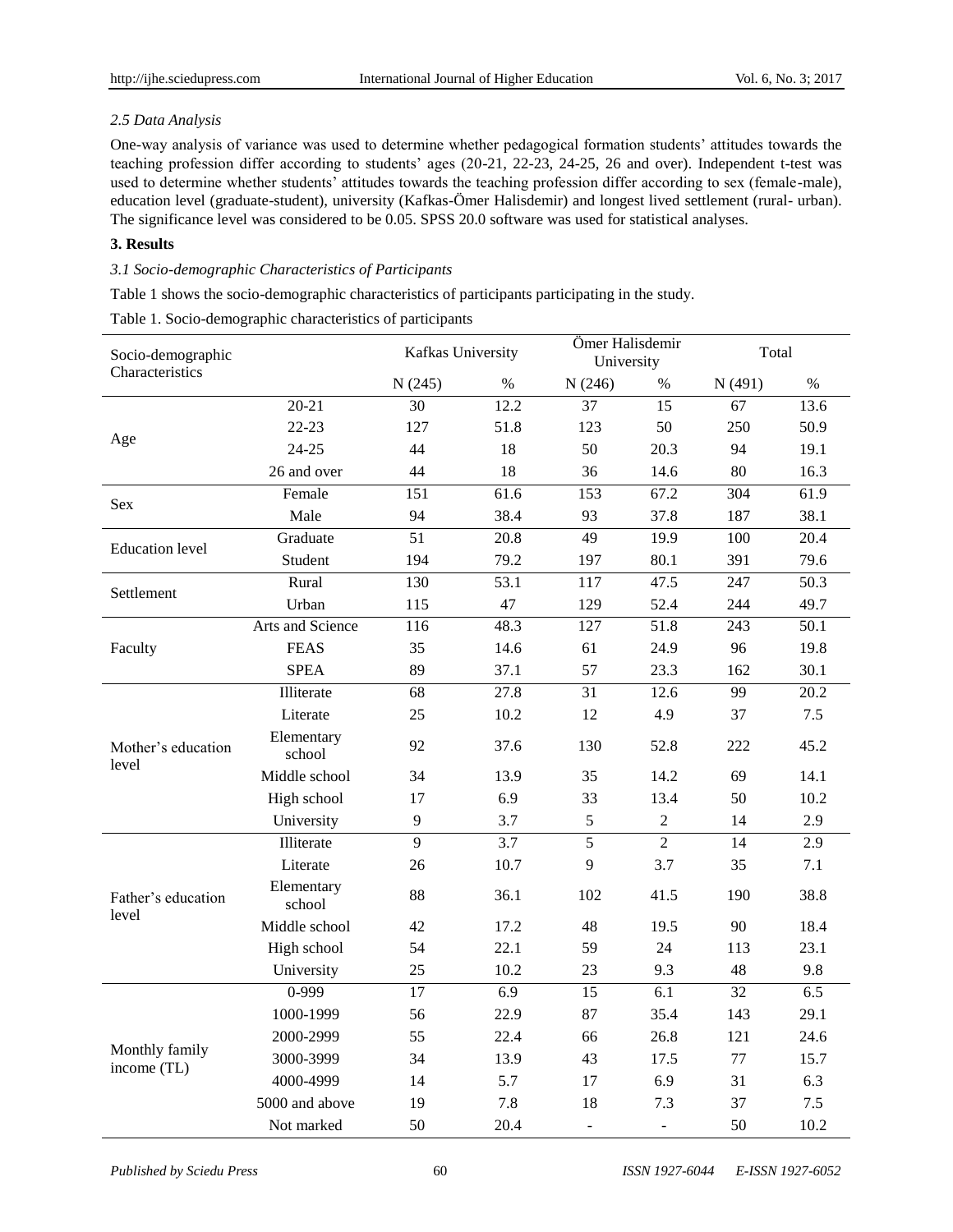As seen in Table 1, 245 teacher candidates from Kafkas University and 246 teacher candidates from Ömer Halisdemir University participated in the study. The values of age, sex and education levels of the participants from both universities are close to each other. When the faculty variable is taken into account, it is seen that majority of the participants are either students or graduates of faculty of arts and sciences. It is also seen that the number of SPEA students or graduates of Kafkas University are higher than the number of SPEA students or graduates of Ömer Halisdemir University. When the mother and father education levels are taken into consideration, mother and father education levels of Kafkas University participants are found lower than mother and father education levels of Ömer Halisdemir University participants. When the income levels of the participants are examined, it can be said that income levels of participants from Kafkas University are lower compared to participants from Ömer Halisdemir University.

The study was conducted with a total of 491 participants. When the ages of the participants are examined, it is seen that the participants are mostly in the 22-23 age group (50,9%), female participants' ratio is higher than male participants, the number of undergraduate students is higher than the graduates and the ratio of participants living in rural areas to urban areas is nearly equal. 50.1% of the participants are the students or graduates of faculty of arts and sciences, 30.1% are of school of physical education and sports, and 19.8% are of faculty of economics and administrative sciences. While a significant portion of the participants' mothers are elementary school graduates (45.2%) and illiterate (20%), very few of them are university graduates (2.9%). While a significant portion of the participants' fathers are elementary school graduates (38.8%) and high school graduates (23.1%), very few of them are illiterate (2.9%). According to these results, education level of participants' fathers is higher than education level of participants' mothers. When participants' family incomes are examined, it is seen that most of them had family income of 1000-1999 TL (29.1%) and very few of them had family income of 4000-4999 TL (6.3%).

*3.2 One-way ANOVA Results of Participants' Attitude Scale towards Teaching Profession Scores according to the Age Variable* 

| Dimension | Source of<br>Variance | <b>SS</b> | df  | <b>MS</b> | $\mathbf F$ | p       | Significant Difference LSD |
|-----------|-----------------------|-----------|-----|-----------|-------------|---------|----------------------------|
|           | Between Group         | 2474.94   | 3   | 824.98    | 4.05        | $.007*$ | $1 - 4$                    |
| Affection | Within Group          | 98992.44  | 487 | 203.27    |             |         | $2 - 4$                    |
|           | Total                 | 101467.38 | 490 |           |             |         | $3-4$                      |
| Value     | Between Group         | 84.45     | 3   | 28.15     | 1.38        | .247    |                            |
|           | Within Group          | 9898.73   | 487 | 20.32     |             |         |                            |
|           | Total                 | 9983.18   | 490 |           |             |         |                            |
|           | Between Group         | 66.46     | 3   | 22.15     | 1.21        | .303    |                            |
| Harmony   | Within Group          | 8857.68   | 487 | 18.18     |             |         |                            |
|           | Total                 | 8924.15   | 490 |           |             |         |                            |
| Total     | Between Group         | 3827.72   | 3   | 1275.90   | 3.23        | $.022*$ | $1 - 4$                    |
|           | Within Group          | 191943.87 | 487 | 394.13    |             |         | $2 - 4$                    |
|           | Total                 | 195771.60 | 490 |           |             |         | $3-4$                      |

Table 2 includes the participants' Attitude Scale towards Teaching Profession scores depending on their age levels Table 2. One-way ANOVA results of participants' attitudes towards the teaching profession according to their ages.

\*p $< 05$ 

As seen in table 2, participants' attitudes towards the teaching profession do not differ according to the age ranges in the value  $[(F(3,490)=1.38;p>0.05]$  and harmony  $[(F(3,490)=1.21;p>0.05]$  sub-dimensions. However, participants' attitudes towards the teaching profession significantly differ in the affection  $[(F(3,490)=4.05; p<.05]$  sub-dimension and within the total scale [(F(3;490)=3.23;p<.05] according to the age variable. Conducted to determine which groups' attitudes towards the teaching profession differ significantly according to the age variable, LSD test results show that 26 and over age group's ( $X=92.13$ ) mean scores from the scale are higher than the 20-21 age group's ( $X$ )  $=$ 86.37) mean scores, 22-23 age group's ( $X=$ 85.81) mean scores and 24-25 age group's ( $X=$ 87.21) mean scores in the affection sub-dimension. Within the total scale, it is seen that 26 and over age group's ( X 4=154.25) mean scores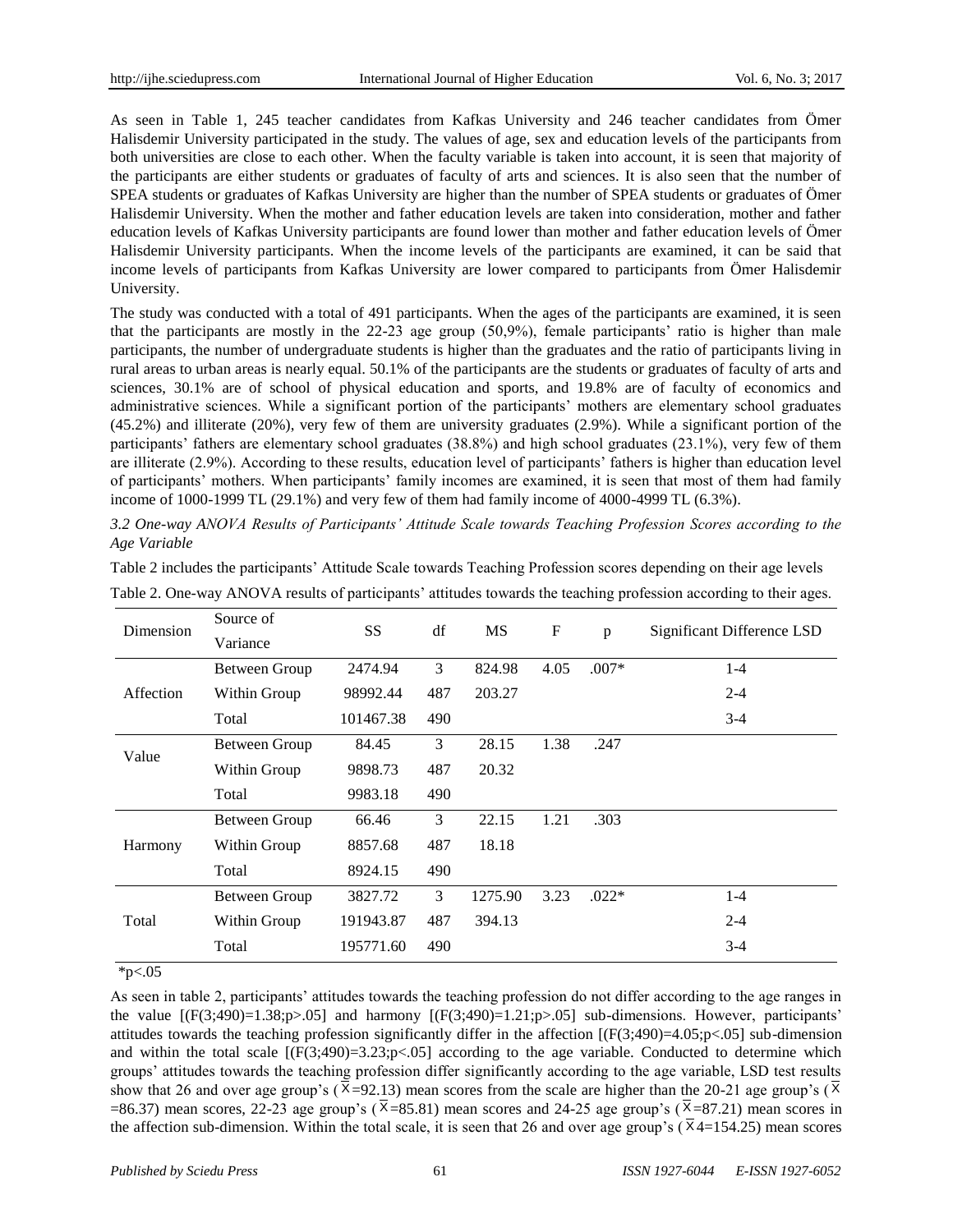are higher compared to 20-21 age group ( $X=147.07$ ), 22-23 age group ( $X=146.44$ ) and 24-25 age group ( $X=147.31$ ). In this context, it can be stated that 26 and over age group has more positive attitude towards the teaching profession than the other age groups.

*3.3 T-test Results of Participants' Attitudes towards the Teaching Profession according to the Sex Variable*

Table 3 presents the independent t-test results of participants' attitudes towards the teaching profession according to the sex variable.

Table 3. Independent t-test results of participants' Attitude Scale towards Teaching Profession scores according to the sex variable

| Dimensions | <b>Sex</b> | N   | -<br>X | sd    | df  | $\leftarrow$<br>τ | p       |
|------------|------------|-----|--------|-------|-----|-------------------|---------|
| Affection  | Female     | 304 | 87.74  | 14.72 | 489 | 1.081             | .280    |
|            | Male       | 187 | 86.29  | 13.81 |     |                   |         |
| Value      | Female     | 304 | 36.67  | 3.59  | 489 | 4.005             | $.001*$ |
|            | Male       | 187 | 35.01  | 5.55  |     |                   |         |
|            | Female     | 304 | 24.91  | 4.07  | 489 | 1.147             | .252    |
| Harmony    | Male       | 187 | 24.45  | 4.56  |     |                   |         |
| Total      | Female     | 304 | 149.32 | 19.39 | 489 | 1.919             | .056    |
|            | Male       | 187 | 145.77 | 20.78 |     |                   |         |

 $*p<.05$ 

As seen in Table 3, there is a significant difference between the teaching profession attitudes of female and male participants in the value sub-dimension  $[(t(489)=4.005; p<0.05]$ . Female participants' mean scores (X=36.67) in the value sub-dimension of the scale are higher than the male participants' mean scores  $(X=35.01)$  in the same sub-dimension. Based on this result, female participants value the teaching profession more than the male participants. Although participants' attitudes towards the teaching profession did not show any significant difference according to sex in the affection, harmony sub-dimensions and within the total scale, it can be said that females' attitudes towards the teaching profession are more positive compared to the males.

*3.4 T-test Results of Participants' Attitudes towards the Teaching Profession according to Participants' Education Level (Graduate/Student)* 

Table 4 includes the independent t-test results of participants' attitudes towards the teaching profession according to the education level variable.

Table 4. Independent t-test results of participants' Attitude Scale towards Teaching Profession scores according to the education level variable

| <b>Dimensions</b> | Education | N   | Ī<br>X | sd    | df  |       | p       |
|-------------------|-----------|-----|--------|-------|-----|-------|---------|
| Affection         | Graduate  | 100 | 91.44  | 11.06 | 489 | 3.344 | $.001*$ |
|                   | Student   | 391 | 86.10  | 14.94 |     |       |         |
| Value             | Graduate  | 100 | 36.96  | 3.32  | 489 | 2.292 | $.022*$ |
|                   | Student   | 391 | 35.80  | 4.74  |     |       |         |
|                   | Graduate  | 100 | 25.81  | 3.08  | 489 | 2.826 | $.005*$ |
| Harmony           | Student   | 391 | 24.46  | 4.48  |     |       |         |
| Total             | Graduate  | 100 | 154.21 | 15.01 | 489 | 3.538 | $.001*$ |
|                   | Student   | 391 | 146.37 | 20.79 |     |       |         |

 $*p<.05$ 

As seen in Table 4, there is a significant difference between the teaching profession attitudes of participants who graduated and teaching profession attitudes of participants who are still continuing their undergraduate degrees in the scale's affection  $[(t(489)=3.344; p<0.05]$ , value  $[(t(489)=2.292; p<0.05]$  and harmony  $[(t(489)=2.826; p<0.05]$ sub-dimensions and within the total scale  $[(t(489)=3.568;p<.05]$ . Mean scores of participants who graduated from an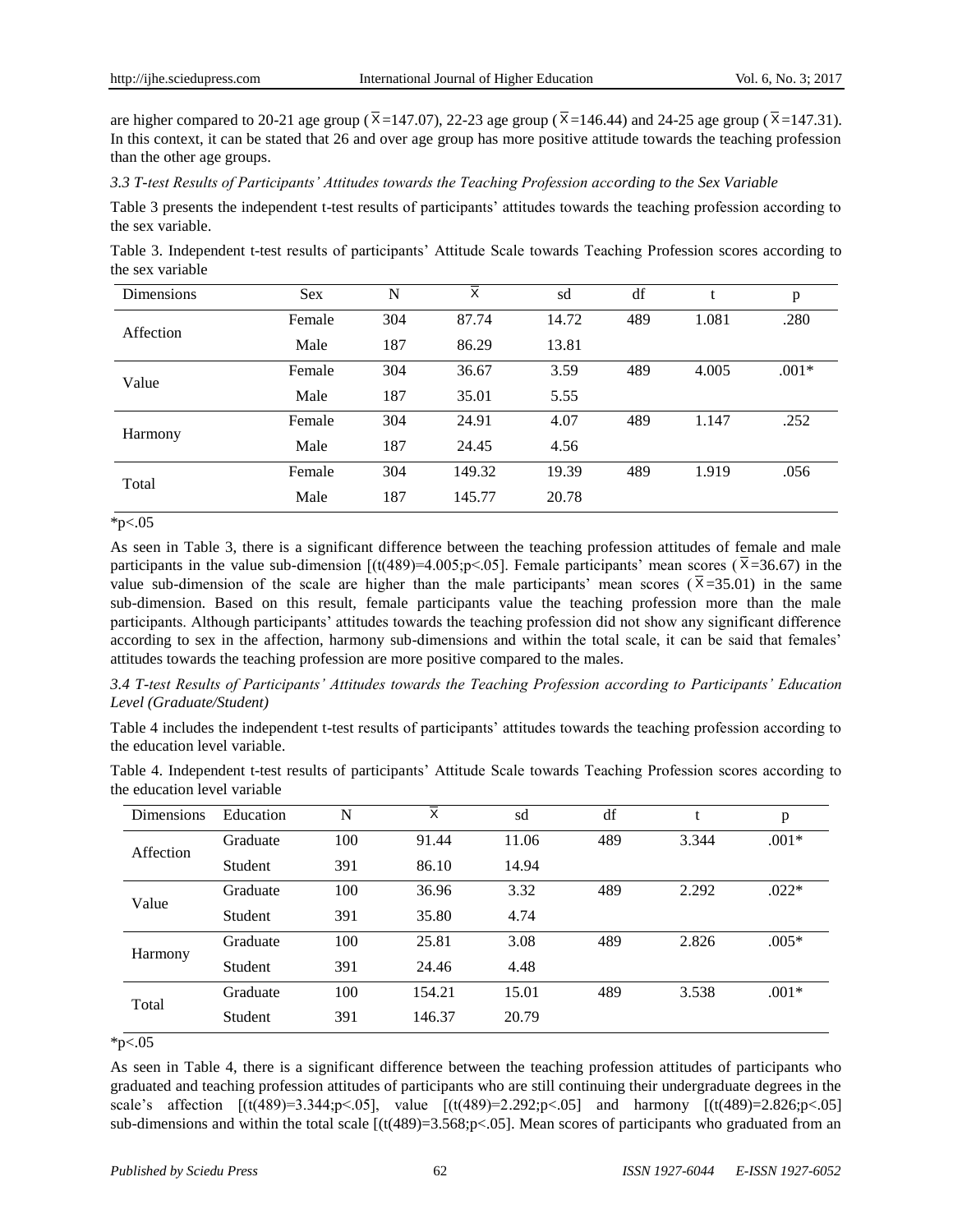undergraduate program and continuing this certificate program are higher than the mean scores of participants who are still attending an undergraduate program in the affection  $(X=91.44)$ , value  $(X=36.96)$ , harmony  $(X=25.81)$ sub-dimensions and within the total scale  $(X=154.21)$ . This finding can be interpreted as participants who graduated from undergraduate programs having more positive attitudes than participants who are still attending undergraduate programs.

*3.5 T-test Results of Participants' Attitudes towards the Teaching Profession according to the Universities Where Participants Take Their Pedagogical Formation Training*

Table 5 presents the independent t-test results of participants' attitudes towards the teaching profession according to the university variable

Table 5. Independent t-test results of participants' Attitude Scale towards Teaching Profession scores according to the universities where participants take their pedagogical formation training

| Dimensions | University         | $\mathbf N$ | $\overline{\overline{x}}$ | sd    | df  | t     | p       |
|------------|--------------------|-------------|---------------------------|-------|-----|-------|---------|
|            | Kafkas             | 245         | 87.19                     | 15.40 | 489 | .004  | .997    |
| Affection  | Ömer<br>Halisdemir | 246         | 87.18                     | 13.33 |     |       |         |
|            | Kafkas             | 245         | 35.55                     | 4.97  | 489 | 2.370 | $.018*$ |
| Value      | Ömer<br>Halisdemir | 246         | 36.52                     | 3.95  |     |       |         |
|            | Kafkas             | 245         | 24.13                     | 4.86  | 489 | 3.172 | $.002*$ |
| Harmony    | Ömer<br>Halisdemir | 246         | 25.34                     | 3.48  |     |       |         |
|            | Kafkas             | 245         | 146.88                    | 21.85 | 489 | 1.202 | .230    |
| Total      | Ömer<br>Halisdemir | 246         | 149.05                    | 17.92 |     |       |         |

#### $*p<.05$

As seen in Table 5, there is a significant difference between the teaching profession attitudes of participants from Kafkas University [(t(489)=2.370;p<.05] and teaching profession attitudes of participants from Ömer Halisdemir University  $[(t(489)=3.172;p<.05]$  in the scale's value, and harmony sub-dimensions. Mean scores of attitudes of participants from Ömer Halisdemir University ( $X=36.52$ ) are higher than the mean scores of teaching profession attitudes of participants from Kafkas University ( X =35.55) in the value sub-dimension of the scale. Mean scores of teaching profession attitudes of participants from Ömer Halisdemir University ( $X=25.34$ ) are higher in the harmony sub-dimension of the scale than the mean scores of teaching profession attitudes of participants from Kafkas University  $(X=24.13)$  in the same sub-dimension. Based on this finding, it can be said that participants from Ömer Halisdemir University value teaching profession more than the participants from Kafkas University and that they believe they will be more compatible with the job. Although attitudes towards the teaching profession do not show any significant difference in the affection sub-dimension and within the total scale, it can be stated that students from Ömer Halisdemir University ( $X=149.05$ ) have more positive attitudes towards the teaching profession than the students from Kafkas University ( $X=146.88$ ).

*3.6. T-test Results of Participants' Attitudes towards the Teaching Profession according to the Administrative Settlement Unit They Have Lived the Longest* 

Table 6 includes the independent t-test results of participants' attitudes towards the teaching profession according to the settlement lived in the longest variable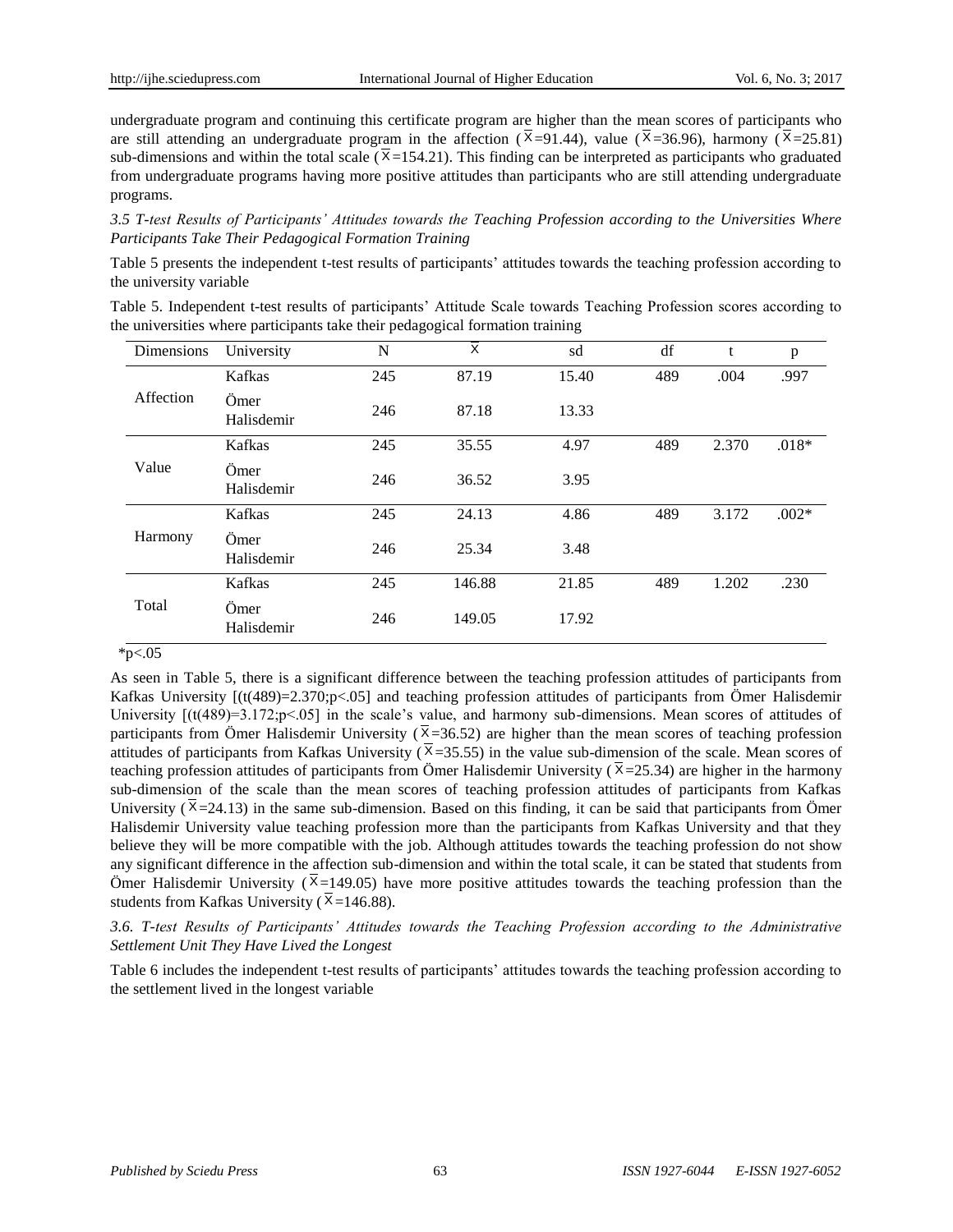| <b>Dimensions</b> | Settlement unit<br>lived in the |     |                |       |     |       |         |
|-------------------|---------------------------------|-----|----------------|-------|-----|-------|---------|
|                   | longest                         | N   | $\overline{X}$ | sd    | df  | t     | p       |
| Affection         | Rural                           | 247 | 86.08          | 14.15 | 489 | 1.721 | .086    |
|                   | Urban                           | 244 | 88.31          | 14.57 | 489 |       |         |
| Value             | Rural                           | 247 | 35.66          | 4.75  | 489 | 1.866 | .063    |
|                   | Urban                           | 244 | 36.42          | 4.22  | 489 |       |         |
| Harmony           | Rural                           | 247 | 24.44          | 4.24  | 489 | 1.549 | .122    |
|                   | Urban                           | 244 | 25.04          | 4.27  | 489 |       |         |
| Total             | Rural                           | 247 | 146.19         | 19.51 | 489 | 1.999 | $.047*$ |
|                   | Urban                           | 244 | 149.77         | 20.34 | 489 |       |         |

Table 6. Independent t-test results of participants' Attitude Scale towards Teaching Profession scores according to the settlement lived in the longest variable

 $*_{p<.05}$ 

As seen in Table 6, there is not a significant difference between the teaching profession attitudes of participants in the affection, value and harmony sub-dimensions according to the administrative settlement unit the participants lived in the longest. However, it is seen that there is a significant difference in participants' attitudes towards the teaching profession within the total scale according to the administrative settlement unit the participants lived in the longest [(t(489)=1.999;p<.05]. Based on Table 6, mean scores of teaching profession attitudes of participants who lived in urban areas the longest  $(X=149.77)$  are higher than the mean scores of teaching profession attitudes of participants who lived in the rural areas the longest  $(X=146.19)$  within the total scale. According to this finding, it can be said that the teaching profession attitudes of participants who lived in the urban areas the longest are more positive than the teaching profession attitudes of participants who lived in rural areas the longest.

In the study, it is determined that pedagogical formation program participants' attitudes do not differ according to participants' faculties, mother and father's education level and monthly family income.

#### **4. Discussion**

Aiming to make permanent changes in individuals' behaviors, teaching profession can only improve as long as there are teachers with positive attitudes towards the profession in addition to improvements in quality, technical knowledge and skills. Individuals will love the job, value it and who will be compatible with it becoming teachers will not only help the improvement of the quality of the teaching profession but also help the improvement of the quality of education in general. Thus, positive attitudes towards the teaching profession are important as the technical knowledge and skills teachers must have to do the teaching profession. In this study, teaching profession attitudes of teacher candidates' enrolled in two different pedagogical formation certificate programs, one of the teacher training processes in Turkey, were examined. In this way, the factors related to the attitudes towards the teaching profession were determined. In this framework, the study tried to answer the question of whether teacher candidates' attitudes towards the teaching profession differed or not according to the age, education level, sex, mother-father education level, monthly family income, settlement they lived the longest and university where the pedagogical formation training took place variables. The following results were reached as a result of the study:

The teaching profession attitudes of participants who are older are more positive compared to other participants. This study result is similar to the study results of Ertem and Kete (2015) and Özkan (2012). Both of these studies put forth that older participants' attitudes towards the teaching profession are higher than the other participants. Teaching profession attitudes of participants who graduated from an undergraduate program are higher than the teaching profession attitudes of participants who are still continuing their undergraduate degrees. Considering the fact that participants who graduated from an undergraduate program are older than the participants who are still continuing their undergraduate programs, this result can be related to the participants' ages. On the other hand, another reason why teaching profession attitudes of participants who graduated from an undergraduate program are more positive is that they might have shed their student roles and started to look to teaching from a certain distance. In this context, participants who are still continuing their undergraduate programs are carrying their student roles with them, and this might have negatively affected their attitudes towards teaching. This can be associated with the unequal hierarchical relationship between the student and teacher roles.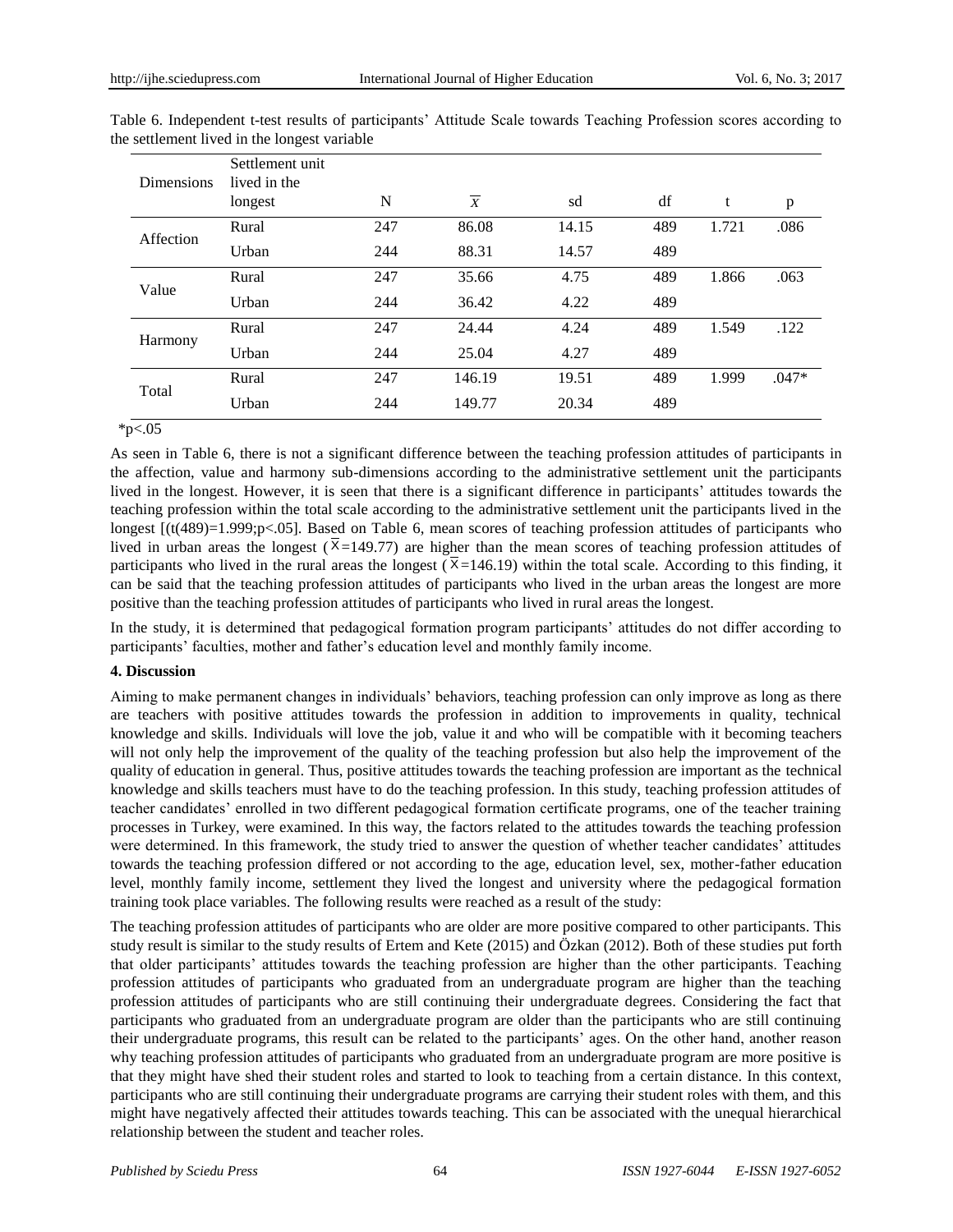When examining whether participants' attitudes towards teaching differ according to sex, it is seen that attitudes towards the teaching profession are higher only in the value sub-dimension in favor of female participants. On the other hand, it is concluded that there is no significant difference in all of the scale's sub-dimensions according to the sex variable. While this study result supports the results of studies (Açılış & Kolomuç, 2012; Bulut, 2009; Özder, Konetralı & Zeki, 2010) indicating that the sex variable does not change the attitudes towards the teaching profession, it also contradicts the study results (Aksoy 2010; Terzi & Tezci, 2007; Çapa & Çil, 2000; Dönmez & Uslu, 2013; Camadan & Duysak, 2010; Akpınar, Yıldız & Ergin, 2006) pointing out that female participants exhibit more positive attitudes towards teaching compared to male participants. Based on the fact that teaching is compatible with the womanhood roles in the distribution of dominant gender roles and that teaching seen as a women's job, they emphasize that women approach teaching more positively than men. On the other hand, the existence of studies revealing different results point out that gender roles might affect attitudes towards teaching profession rather than biological roles. Therefore, conducting studies on the same subject but differentiating between biological sex roles and gender roles might be meaningful. The fact that these studies are qualitative studies can also help with making sense of the related difference.

As a result of the study, it was determined that mother and father's education levels did not create significant differences in terms of participants' attitudes towards teaching. Indeed, studies (İlğan, Sevinç & Arı, 2013; Kartal & Afacan, 2012; Orhan & Ok, 2014) examining similar subjects have reached a similar result. On the other hand, in Tekerek and Polat's (2011) study revealed that mother's education level was effective on attitudes but father's education level did not create any significant difference. In the current study, it was determined that monthly family income in addition to family education level did not lead to a significant difference in terms of attitudes. This result supports the results of Yeşil (2011), Gökçe and Sezer (2012) and Güneyli and Aslan (2009). Based on these results, it can be said that participants' family characteristics do not create a significant difference on attitudes towards the teaching profession.

When examining whether participants' attitudes towards teaching differ according to where participants lived the longest or not, it is seen that participants who lived in urban areas the longest had more positive attitudes towards the teaching profession compared to participants who lived in rural areas the longest. This result is in contradiction with the study results of Eraslan and Çakıcı (2011) and Karatekin, Merey and Keçe (2015). Hence, it possible this sis related to the sociocultural, economic and geographical characteristics of urban and rural areas rather than participants just living in urban and rural areas. In order to find detailed answers to this, it would be meaningful to conduct studies that will discuss settlement area's different socioeconomic and cultural characteristics as variables rather than discussing the areas as variables.

One of the most important results of the current study is that participants' attitudes differ according to the universities here the participants take the pedagogical formation certificate program. Attitudes of participants who were enrolled in two different universities significantly differed in value and harmony sub-dimensions and within the total scale. This study result is similar to the study results of Tekerek and Polat (2011) and Parvez and Shakir (2013). In this context, it is possible to say that the institution where the pedagogical formation certificate program is offered, the content of the teacher training programs and the processes experienced in the programs might affect the attitudes towards teaching profession. For this reason, conducting new studies that will examine the relationship between attitudes and institutions is necessary. This study result is important because processes related to teaching training affect the attitudes towards teaching. Even though the teacher candidates come to the teacher training programs with certain attitudes, processes they experience during the teacher training might affect their attitudes differently. Therefore, understanding teacher candidates' attitudes during the teacher training processes and deducing what needs to be done in order to change these attitudes are vital.

## **Acknowledgement**

We thank all the teacher candidates who voluntarily participated in the study.

# **References**

- Akpınar, E., Yıldız, E., & Ergin, Ö. (2006). Fen bilgisi öğretmen adaylarının öğretmenlik mesleğine yönelik tutumları. *Dokuz Eylül Üniversitesi Buca Eğitim Fakültesi Dergisi, 19*, 56-62. <https://doi.org/10.2307/3004873>
- Anderson, W.A. (1928). The occupational attitudes and choices of a group of college men. Part II. *Social Forces*, *6*(3), 467-473.
- Açılış, S. & Kolomuç, A. (2012). Study of the would-be class teachers' attitude towards the profession. *Journal of Research in Education and Teaching, 1*(2), 266-271.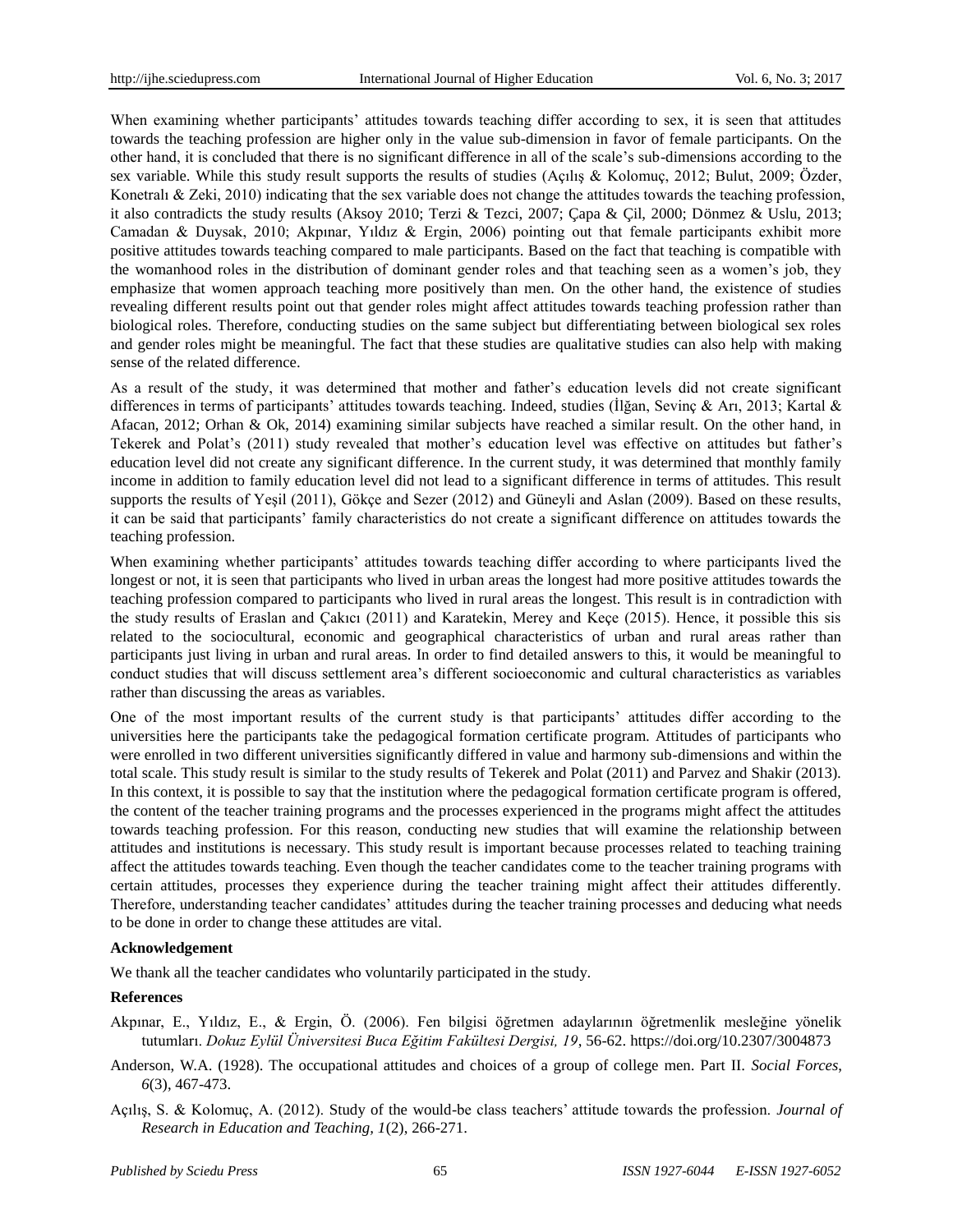- Aksoy, M. E. (2010). Öğretmen adaylarının öğretmenlik mesleğine ilişkin tutumları (Gaziosmanpaşa Üniversitesi örneği). *Sosyal Bilimler Araştırmaları Dergisi, 2*, 197-212.
- Bulut, İ. (2009). Evaluation of teacher candidates' attitudes concerning teaching profession (Dicle and Fırat University sample). *Dicle Üniversitesi Ziya Gökalp Eğitim Fakültesi Dergisi, 14*, 13-24.
- Camadan, F. & Duysak, A. (2010). Farklı programlardaki öğretmen adaylarının öğretmenlik mesleğine yönelik tutumlarının çeşitli değişkenler açısından karşılaştırılması: Rize Üniversitesi örneği. *International Conference on New Trends in Education and Their Implications.* 11-13 November, 2010 Antalya-Turkey.
- Cohen, D. K. (1988). Teaching practice: Plus ça change. *The National Center Research on Teacher Education*. *Issue Paper*, 88-3.
- Çapa, Y. & Çil, N. (2000). Öğretmen adaylarının öğretmenlik mesleğine yönelik tutumlarının farklı değişkenler açısından incelenmesi. *Hacettepe Üniversitesi Eğitim Fakültesi Dergisi, 18*, 69-73.
- Çetin, Ş. (2006). Öğretmenlik mesleği tutum ölçeğinin geliştirilmesi (geçerlik ve güvenirlik çalışması). *Gazi Üniversitesi Endüstriyel Sanatlar Eğitim Fakültesi Dergisi, 18*, 28-37.
- Dikmenli, Y. & Çiftçi, T. (2016). Geography teachers' attitudes and beliefs regarding classroom management. *International Journal of Higher Education*, *5*(2), 283-291.<https://doi.org/10.5430/ijhe.v5n2p283>
- Donaldson, G. (2013). The twenty-first century professional. In V.V. Vidovic & Z. Velkovski (Eds.). *Teaching profession in 21st century* (pp. 13-24), Centre for Education Policy.
- Dönmez, C. & Uslu, S. (2013). Sosyal bilgiler öğretmen adaylarının öğretmenlik mesleğine yönelik tutumları. *Türk Eğitim Bilimleri Dergisi, 11*(1), 42-63.
- Eraslan, L. & Çakıcı, D. (2011). Pedagogical formation program students 'attitudes towards teaching profession. *Kastamonu Eğitim Dergisi, 19*(2), 427-438.
- Ertem, S. & Kete, R. (2015). Formasyon öğretmen adaylarının mesleki tutum ve beklentilerinin farklı değişkenlere göre karşılaştırılması. *VII. Ulusal Lisansüstü Eğitim Sempozyumu Bildiriler Kitabı.*72-81.
- Flores, M. A. (2001). Person and context in becoming a new teacher. *Journal of Education for Teaching, 27*(2), 135-148.<https://doi.org/10.1080/02607470120067882>
- Gökçe, F. & Sezer, G.O. (2012). The attitudes of student teachers towards teaching profession: Uludag University sample. *Uludağ Üniversitesi Eğitim Fakültesi Dergisi, 25*(1), 1-23.
- Güneyli, A. & Aslan, C. (2009). Evaluation of Turkish prospective teachers' attitudes towards teaching profession (Near East University case). *Procedia Social and Behavioral Sciences, 1*, 313–319. <https://doi.org/10.1016/j.sbspro.2009.01.059>
- Hollingsworth, S. (1989). Prior beliefs and cognitive change in learning to teach. *American Educational Research Journal, 26*(2), 160-189.<https://doi.org/10.3102/00028312026002160>
- İlğan, A., Sevinç, Ö. S., & Arı, E. (2013).The perceptions of teachers' towards professional attitude contemporary teachers qualifications. *Ondokuz Mayıs Üniversitesi Eğitim Fakültesi Dergisi, 32*(2), 175-195. https://doi.org/10.7822/egt255
- Kagan, D. M. (1992). Professional growth among preservice and beginning teachers. *Review of Educational Research***.** *62*(2), 129-169[. https://doi.org/10.3102/00346543062002129](https://doi.org/10.3102/00346543062002129)
- Karagözoğlu, G. (1987). [Yükseköğretime geçişte öğretmenlik mesleğine yönelme.](http://dergipark.ulakbim.gov.tr/hunefd/article/view/5000049378) *Hacettepe Üniversitesi Eğitim Fakültesi Dergisi,* (2), 34-46.
- Karasar, N. (2012). *Bilimsel araştırma yöntemi*. (23th. ed.). Ankara: Nobel Yayıncılık.
- Karatekin, K. & Merey, Z. & ve Ke  $\mathfrak{E}$ , M. (2015). Analysis of the attitudes of the social studies pre-service teachers towards teaching profession. *YYÜ Eğitim Fakültesi Dergisi (YYU Journal of Education Faculty), 12*(1), 70-96.
- Kartal, T. & Afacan, Ö. (2012). Examining attitudes of prospective teachers who took pedagogical formation education towards teaching profession*. Mehmet Akif Ersoy Üniversitesi Eğitim Fakültesi Dergisi, 24*, 76-96.
- Katz, D. (1960). The functional approach to study of attitudes. *Public Opinion Quarterly, 24*(2), 163-204. <https://doi.org/10.1086/266945>
- Khalid, M. & Amir, S. (2014). Teaching as future profession exploring business students' attitudes toward teaching profession. *Proceedings of SOCIOINT14- International Conference on Social Sciences and Humanities,*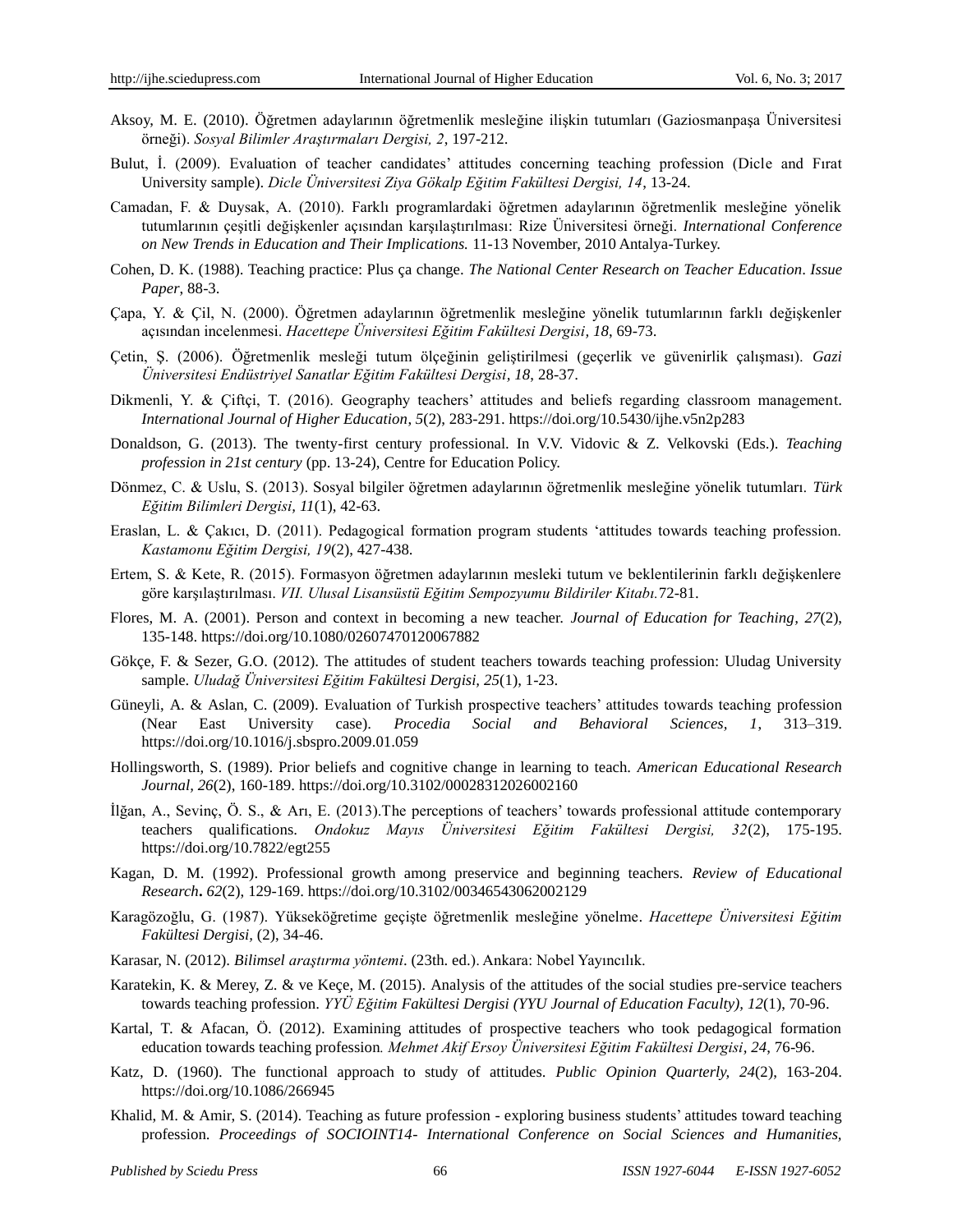726-731. 8-10 September 2014- Istanbul, Turkey.

- Lasky, S. (2005). A sociocultural approach to understanding teacher identity, agency and professional vulnerability in a context of secondary school reform. *Teaching and Teacher Education, 21*, 899-916. <https://doi.org/10.1016/j.tate.2005.06.003>
- OECD. (2005). *Teachers matter: Attracting, developing and retaining effective teachers*. Oecd Publishing. Retrived from http://www.oecd.org/edu/school/34990905.pdf
- Oktay, A. (1991). Öğretmenlik mesleği ve öğretmenin nitelikleri. *M. Ü. Atatürk Eğitim Fakültesi Eğitim Bilimleri Dergisi, 3*, 187-193.
- Orhan, E.E. & Ok, A. (2014). Who prefer teacher education programs? Candidates' entry characteristics and attitude towards teaching. *Hacettepe Üniversitesi Eğitim Fakültesi Dergisi (H. U. Journal of Education)*, *29*(4), 75-92.
- Özder, H., Konetralı, G., & Zeki, C. P. (2010). Examining the attitudes towards the teaching profession and academic achievements of prospective teachers. *Educational Administration: Theory and Practice*, *16*(2), 253- 275.
- Özkan, H.H. (2012). Investigation of pre-service teachers' attitudes towards teaching profession in a teaching formation certification program (SDÜ sample). *Ahi Evran Üniversitesi Kırşehir Eğitim Fakültesi Dergisi (KEFAD), 13*(2), 29-48.
- Parvez, M. & Shakir, M. (2013). Attitudes of prospective teachers towards teaching profession. *Journal of Education and Practice, 4*(10), 172-178.
- Pajares, M. F. (1992). Teachers' beliefs and educational research: Cleaning up a messy construct. *Review of Educational Research, 62*(3), 307-332. <https://doi.org/10.3102/00346543062003307>
- Polat, S. (2013). Investigating the attitudes of students from pedagogical formation certificate programs and faculties of education on the profession of teaching. *E-International Journal of Educational Research, 4*(2), 48-60.
- Prislin, R. & Crano, W. (2010). *Attitudes and attitude change.* (Editors: Radmila Prislin; William D. Crano). Taylor&Francis e Library.
- Rokeach, M. (1967). Attitude change and behavioral change*. Public Opinion Quarterly, 30*(4), 529-550. <https://doi.org/10.1086/267454>
- TDK. (2017). Tutum. Retrieved from http://www.tdk.gov.tr/index.php?option=com\_bts&arama=kelime&guid=TDK.GTS.58cbae45e4d881.94359355
- Tekerek M. & Polat, S. (2011). Preservice teacher's attitudes towards teaching profession. *5th International Computer & Instructional Technologies Symposium,* 22-24 September 2011, Fırat University, Elazığ- Turkey.
- Tekışık, H. H. (1987). Türkiye'de öğretmenlik mesleği ve sorunları. *Hacettepe Üniversitesi Eğitim Fakültesi Dergisi, 2*, 24-33.
- Terzi, A.R. & Tezci, E. (2007). The attitudes of the students towards teaching profession at Necatibey Education Faculty. *Educational Administration: Theory and Practice, 52*, 593-614.
- Valcke M. & Sang G. & Rots, I. & Hermans, R (2010). Taking prospective teachers' beliefs into account in teacher education. In: Penelope Peterson, Eva Baker, Barry McGaw, (Editors), *International Encyclopedia of Education, 7*, 622-628. Oxford: Elsevier.
- Yeşil, H. (2011). Turkish language teaching students' attitudes towards teaching profession. *International Online Journal of Educational Sciences, 3*(1), 200-219.
- Watt, H. M.G. & Richardson, P. W. (2008). Motivations, perceptions, and aspirations concerning teaching as a career for different types of beginning teachers. *Learning and Instruction 18,* 408–428. <https://doi.org/10.1016/j.learninstruc.2008.06.002>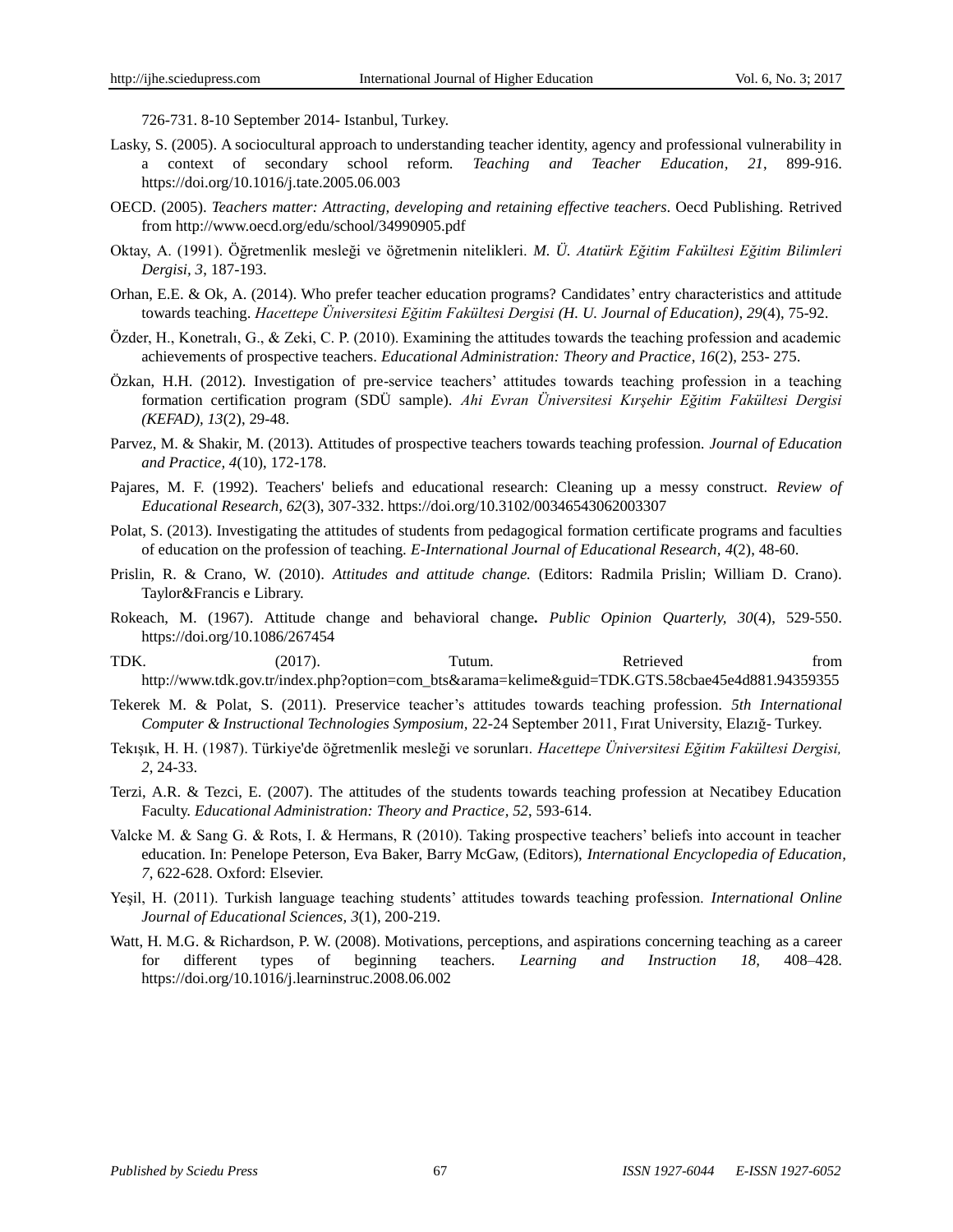# **Appendix**

The scale used as the data collection tool

|              |                                                                                                                | <b>Opinions about the statements</b> |       |            |          |                   |
|--------------|----------------------------------------------------------------------------------------------------------------|--------------------------------------|-------|------------|----------|-------------------|
|              | <b>AFFECTION</b>                                                                                               | Strongly<br>Disagree                 | Agree | No Opinion | Disagree | Strongly<br>Agree |
| $\mathbf{1}$ | For me the most ideal profession is teaching.                                                                  |                                      |       |            |          |                   |
| 2            | I can teach for a lifetime.                                                                                    |                                      |       |            |          |                   |
| 3            | I do not really enjoy doing my job-related activities.                                                         |                                      |       |            |          |                   |
| 4            | Teaching is a passion for me.                                                                                  |                                      |       |            |          |                   |
| 5            | I think teaching does not have any appeal.                                                                     |                                      |       |            |          |                   |
| 6            | I believe I will be more committed to the profession as my<br>experience in the teaching profession increases. |                                      |       |            |          |                   |
| 7            | I do not think this profession will bring much to me.                                                          |                                      |       |            |          |                   |
| 8            | I would not trade the spiritual satisfaction I will get from teaching<br>with anything else.                   |                                      |       |            |          |                   |
| 9            | Nobody can keep me dong this profession.                                                                       |                                      |       |            |          |                   |
| 10           | I do not think teaching is a suitable profession for my personality.                                           |                                      |       |            |          |                   |
| 11           | I chose this profession knowingly and willingly.                                                               |                                      |       |            |          |                   |
| 12           | I believe the joy I will get from teaching will make me forget all the                                         |                                      |       |            |          |                   |
|              | difficulties of this profession.                                                                               |                                      |       |            |          |                   |
| 13           | I do not like teaching profession.                                                                             |                                      |       |            |          |                   |
| 14           | I chose this profession because I like to teach people some things.                                            |                                      |       |            |          |                   |
| 15           | If I was asked to choose a new profession, I would choose the                                                  |                                      |       |            |          |                   |
|              | teaching profession again without hesitation.                                                                  |                                      |       |            |          |                   |
| 16           | I do not think I will always get excited about learning and teaching<br>in this profession.                    |                                      |       |            |          |                   |
|              | 17   I work hard to succeed in this profession in the future.                                                  |                                      |       |            |          |                   |
| 18           | I do not think the teaching profession will satisfy me in monetary<br>and spiritual terms.                     |                                      |       |            |          |                   |
| 19           | I believe I will do the teaching profession as it should be.                                                   |                                      |       |            |          |                   |
| 20           | I can only think of doing this profession if I run into difficulty.                                            |                                      |       |            |          |                   |
| 21           | I become unhappy thinking that I will be a teacher.                                                            |                                      |       |            |          |                   |
| 22           | I do not think I will teach if I have a better job.                                                            |                                      |       |            |          |                   |
|              | <b>VALUE</b>                                                                                                   |                                      |       |            |          |                   |
| 23           | Teaching is a profession that requires skills as well as knowledge.                                            |                                      |       |            |          |                   |